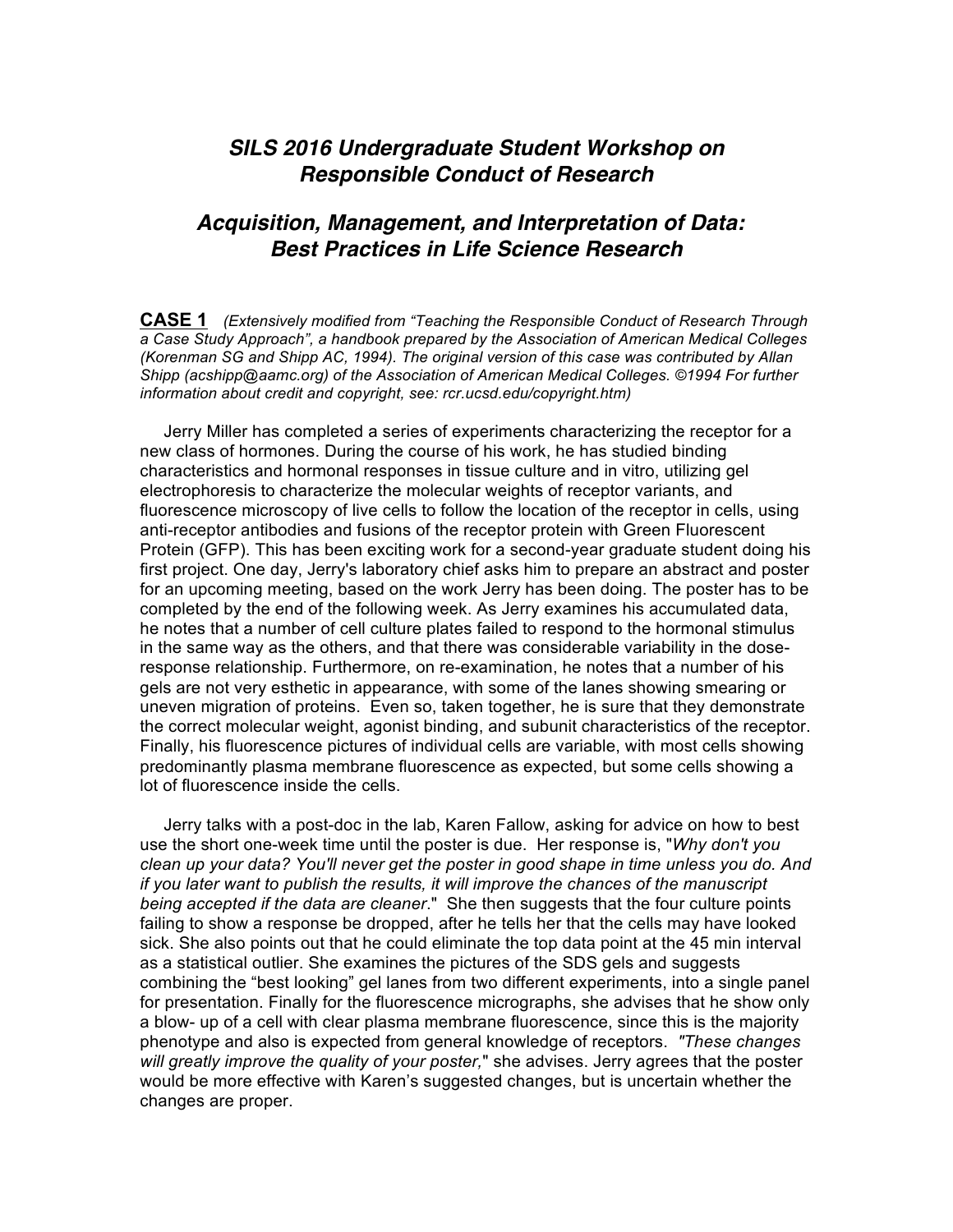## *Questions:*

*1. What do you think about Karen's several suggestions for "cleaning up" the data? Under what circumstances is it acceptable, and under what circumstances unacceptable, to drop "outliers", to disregard "failed" or "imperfect" experiments, to combine data from different experiments, in this case lanes from SDS PAGE, or to show only one picture of a cell that is "typical" of the majority?*

*2. Given Jerry's uncertainty on how to evaluate Karen's suggestions, what course(s) of action would you recommend for him to take?*

*3. Would your reaction to this hypothetical case be different if Jerry were preparing a manuscript for publication rather than an abstract and poster for a conference? If so, what is the fundamental difference between these two modes of presenting results and conclusions to an audience?*

*4. In the modern age, what do journals (i.e. editors and reviewers) do to try to ensure that data are not misleading because they are "cleaned up"? How would you find out what is accepted and what is not accepted for publication?*

*CASE 2 (Extensively modified from "Moral Reasoning in Scientific Research", developed by Muriel Bebeau, University of Minnesota, for a project entitled "Teaching Research Ethics: A Workshop at Indiana University". © 1995 by Indiana University).*

Reena Samson is a graduate student at a major research university. She is investigating the potential utility of transgenic tobacco plants as "factories" for the production of foreign proteins. The potential benefit of this research to human medicine is clear. The non-plant gene that Samson is working with is human Factor VIII, a protein essential for blood clotting and the protein that most people with hemophilia lack. In her current experiments, Samson has introduced a gene encoding Factor VIII into tobacco, and she has 50 transgenic plants that she is studying in a developmental time course. She is following both Factor VIII production and the plants' growth to assess the effect of the foreign gene on the plant's development, and vice versa. Samson is excited about the success of her experiment thus far, and she feels that the potential uses for the findings make it imperative to publish as soon as possible.

One day in January, Samson checks on the 50 transgenic tobacco plants that have now been in the greenhouse for about a month. She discovers that 6 of them (plants 4, 9, 18, 21, 35, and 42) are beginning to look somewhat sickly, with their leaves drooping a bit and turning yellow on the edges. She records this in her notebook, noting the number of each plant. Later, she analyzes Factor VIII production in one leaf from each of the 50 plants, which have been stored frozen. She makes a crude extract from each leaf, dividing the resulting extract into four equal parts to "generate statistics", and then carries out a "radioimmune assay" (RIA) on each aliquot, using commercially available antibodies to Factor VIII. RIAs are known to be very sensitive, but also to have high backgrounds, i.e. in this case give a significant signal in the absence of any Factor VIII.

Reena finds that for each plant, the four samples usually show levels of Factor VIII that all are within 10% of each other. For the 6 plants that looked sickly in the greenhouse,